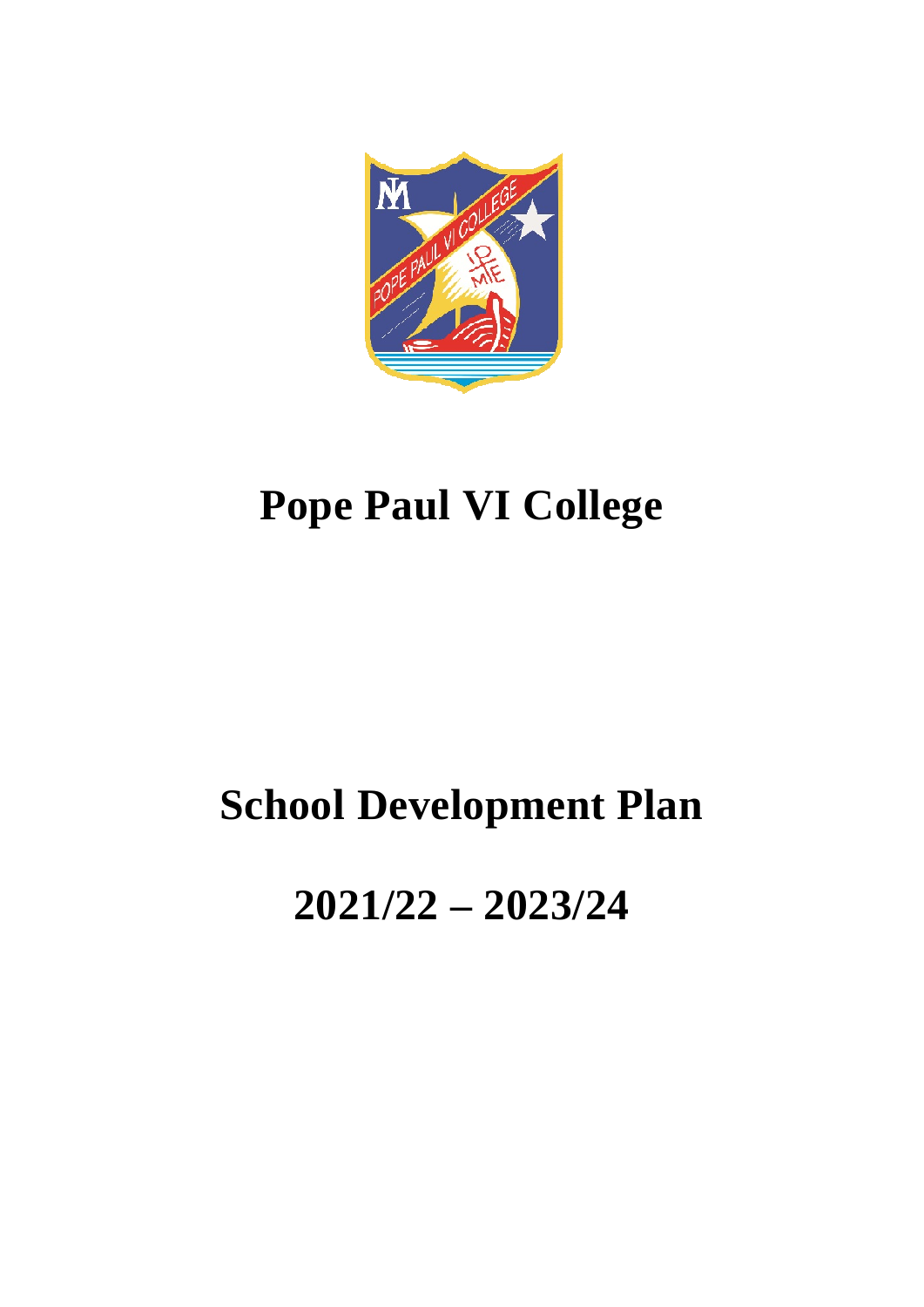#### **SCHOOL MISSION**

Pope Paul VI College, established in 1969, is a Catholic EMI subsidized secondary school for girls. Its sponsoring body is the Missionary Sisters of the Immaculate (P.I.M.E. Sisters).

Our school aims to develop the full potential of the students by means of an integrated education based on Christian values, especially universal love and service. We help our students to acquire knowledge and skills, learn to think critically and independently and live a meaningful life so that they can make their contribution to society and the world as responsible individuals.

Our school motto is "**Love and Service**".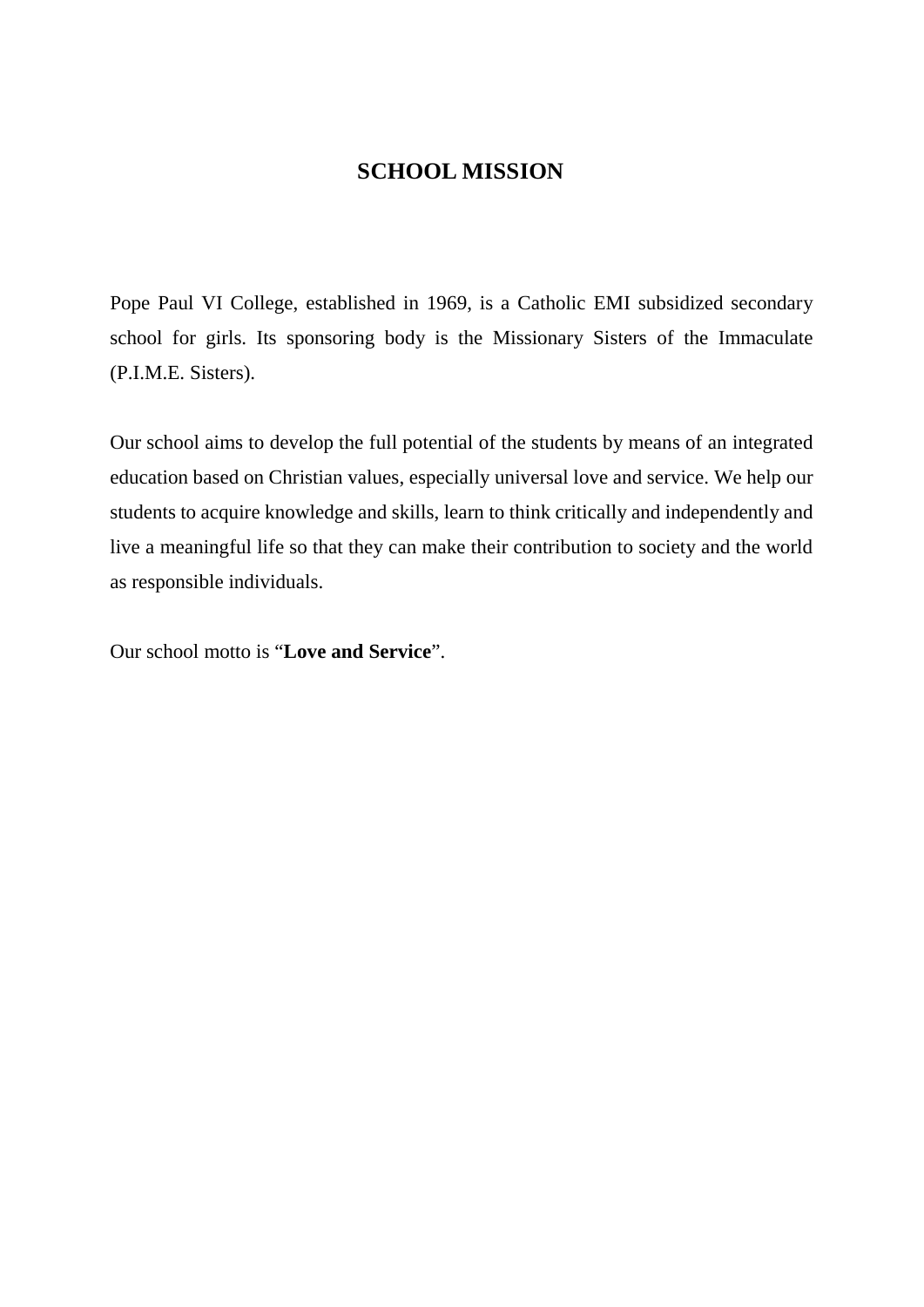#### **SWOT ANALYSIS**

#### *Our Strengths:*

- 1. The School has a clear mission and goals based on the core values of Catholic education which are instrumental in nurturing students' moral, intellectual, physical, social, aesthetical and spiritual development.
- 2. The School Sponsoring Body, the Parent-Teacher Association and the Alumnae Association have been very supportive of the School. They have rendered valuable assistance in many ways to the School Management in providing quality education for its students.
- 3. The School has created a warm, harmonious and caring school environment which is conducive to both learning and teaching as well as the wholeperson development of students.
- 4. Our teachers are dedicated and professionally competent. They are keen to share their expertise with one another through different platforms provided by the School. Besides, they foster a positive rapport with students, and enjoy an amicable working relationship among themselves and with the School Management.
- 5. Our students not only have good academic potential, but also possess good qualities such as being amiable, well behaved, humble and caring. These qualities are displayed when they give support to their peers and participate in community services.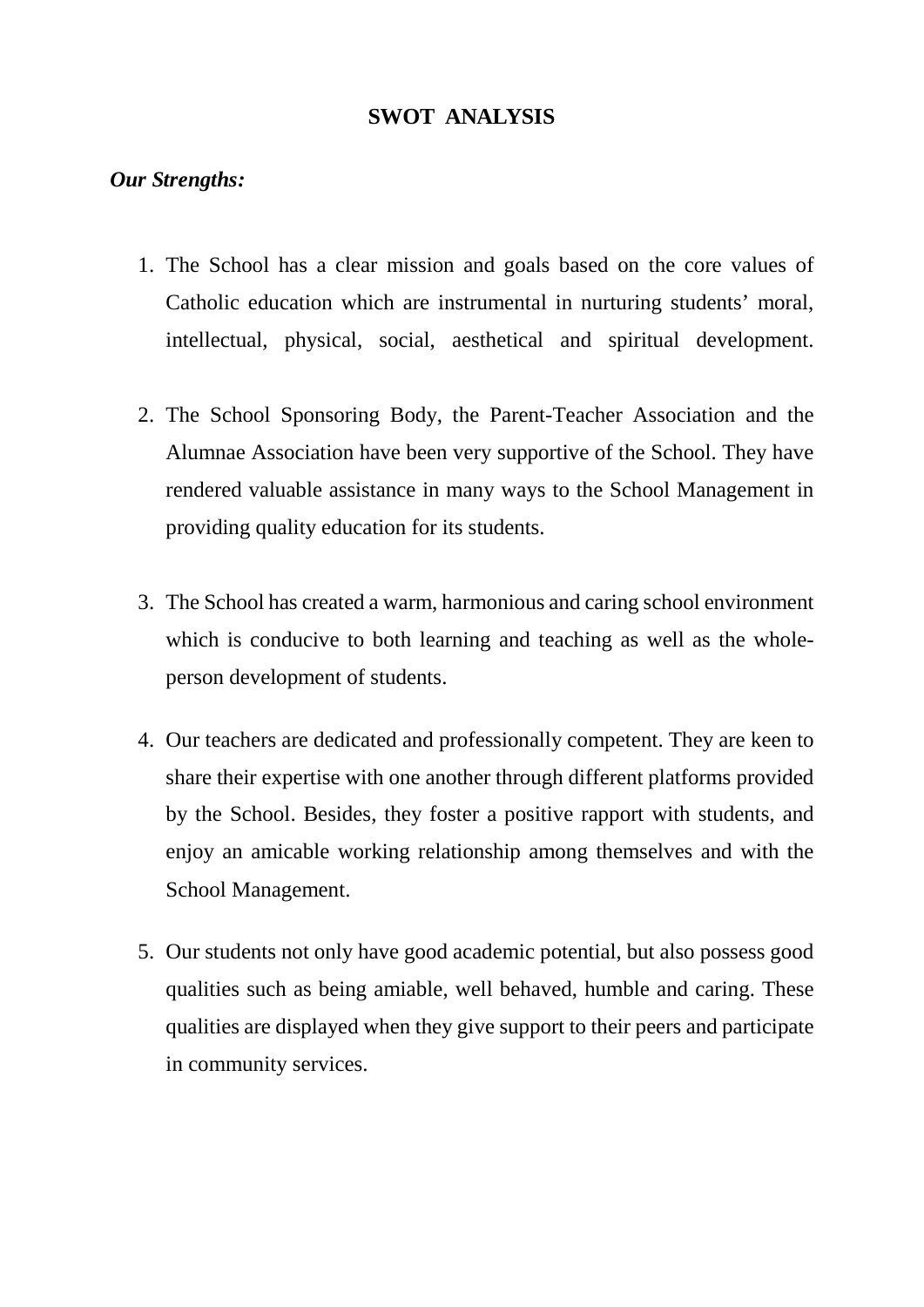#### *Our Weaknesses:*

- 1. The problem of learner diversity needs to be further addressed. Gifted students can be provided with more opportunities to stretch their potentials.
- 2. Due to the tight teaching schedules and heavy workload, some teachers lack of rooms for adopting new pedagogies in teaching.
- 3. Students' drive for self-learning, interest in reading and language proficiency need to be raised.
- 4. Students' interests in reading and language proficiency needs to be further enhanced.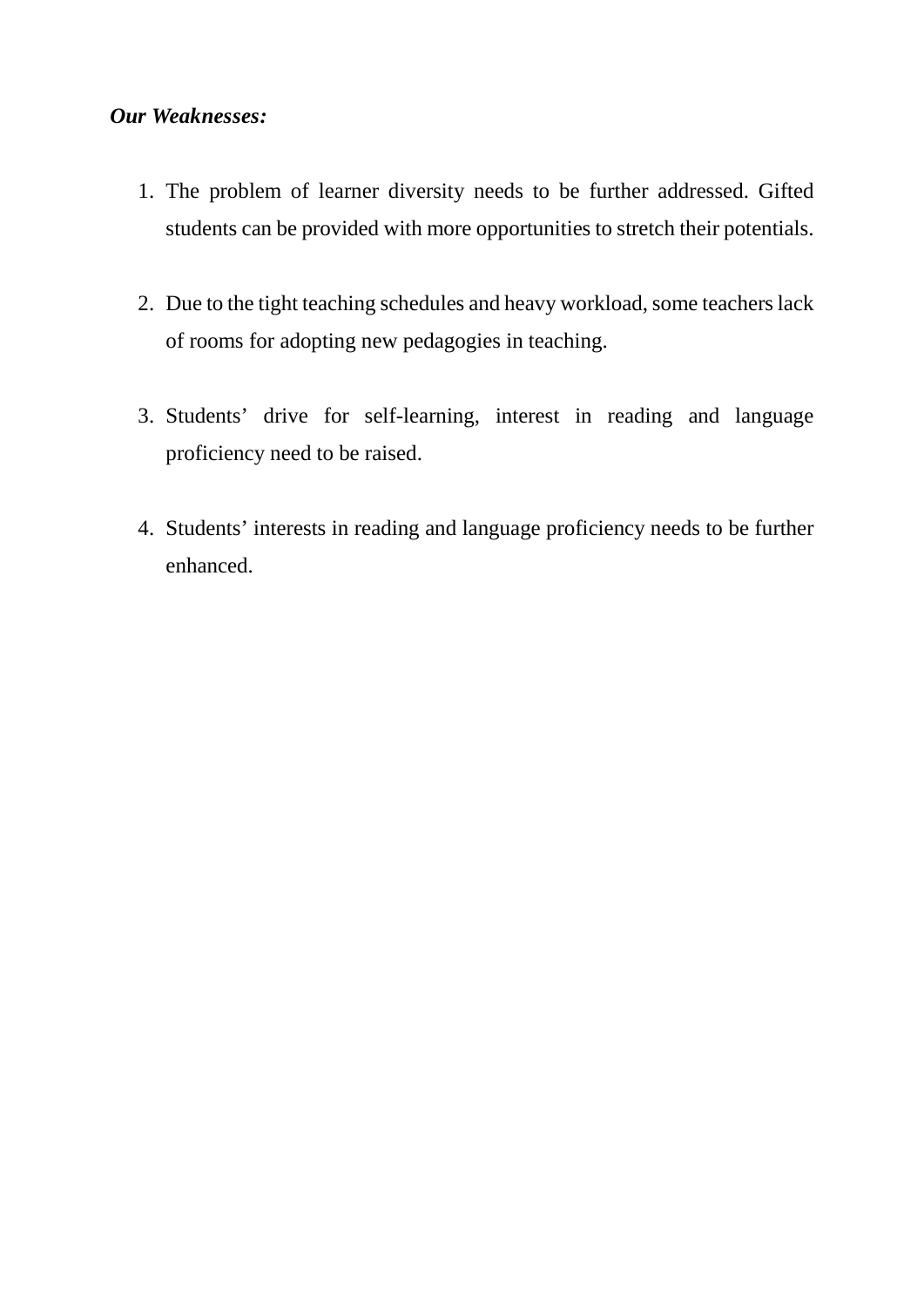#### *Our Opportunities:*

- 1. Students are accustomed to using electronic devices for learning, Bring Your Own Device (BYOD) and E-learning encourages students to build up self-learning habit.
- 2. The release of "Optimizing the Four Senior Secondary Core Subjects to Create Space for Students and Cater for Learner Diversity" can provide opportunities for our School to re-distribute different resources to meet the needs and interest of the current students.
- 3. More involvements in student-led activities can build up their confidence. The School can provide more study skills training or workshops for students and subject teachers should reinforce the implementation of study skills.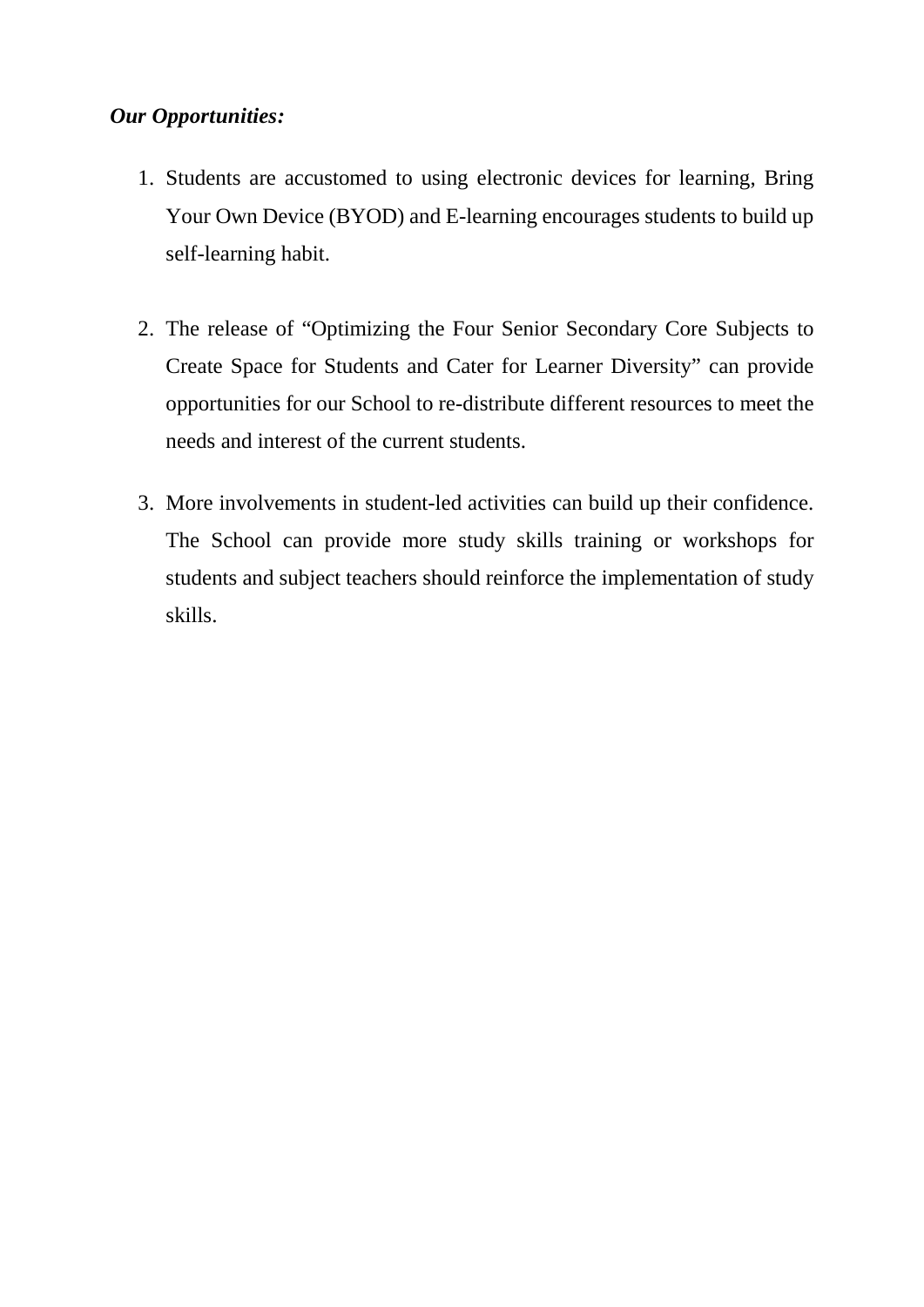#### *Our Threats:*

- 1. Teachers face challenges in dealing with changes in the new normal of teaching and learning. In addition, the implementation of new educational policies has posed heavy workload and exerted much pressure and stress on the teachers.
- 2. It is challenging for the School to deal with the growing number of stress, anxiety and emotional problems.
- 3. As pandemic prevails, lots of activities have been cancelled, especially major events e.g. Sports Days, Picnics etc. which are the great opportunities to nurture leadership skills. Succession gap of student leaders will occur and much effort has to be put to alleviate the problem.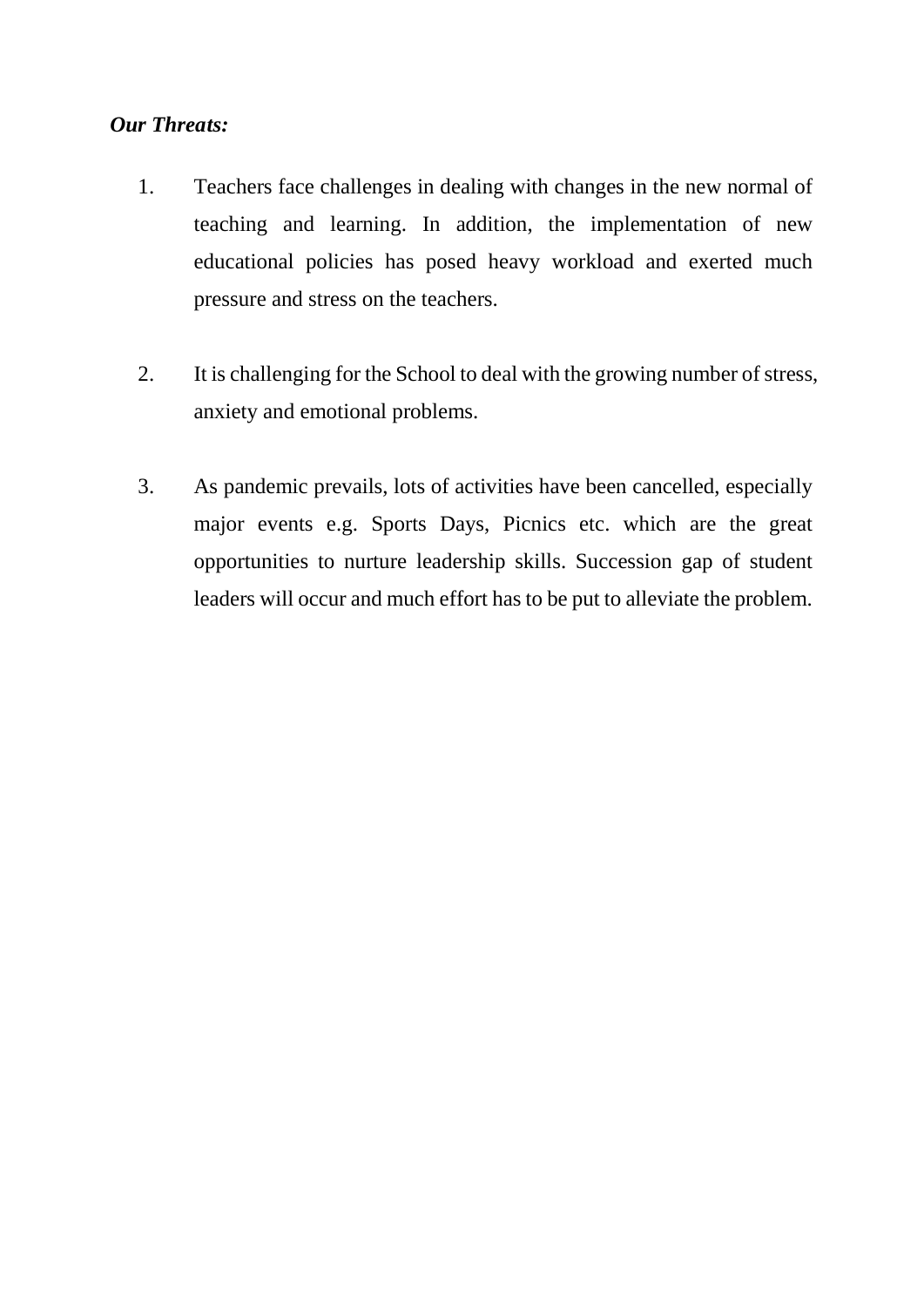### **MAJOR CONCERN (2021/22 – 2023/24)**

| <b>Major Concern</b>                          | <b>Targets</b>                                                                                                                                                                  | <b>Strategies</b>                                                                                                                                                                                                                       | <b>Time Scale</b> |              |       |
|-----------------------------------------------|---------------------------------------------------------------------------------------------------------------------------------------------------------------------------------|-----------------------------------------------------------------------------------------------------------------------------------------------------------------------------------------------------------------------------------------|-------------------|--------------|-------|
|                                               |                                                                                                                                                                                 |                                                                                                                                                                                                                                         | 21/22             | 22/23        | 23/24 |
| $(1)$ To promote<br>self-directed<br>learning | To enhance students' skills in<br>independent thinking, self-<br>managed learning and self-<br>planned learning for<br>maximizing the effectiveness<br>of learning and teaching | Self-directed learning sessions will be conducted in the<br>Student Activity Centre (SAC) for better group dynamics.<br>Subject teachers will also be assigned to accompany the<br>students for assistance.                             |                   | ✓            |       |
|                                               |                                                                                                                                                                                 | A 5-minute Question and Answer session will be reserved in<br>each lesson. A bell will be rung 5 minutes before the end of<br>each lesson for students to consolidate their studies and<br>teachers to make clarification of the lesson |                   |              |       |
|                                               | To promote professional<br>$\bullet$<br>development among teachers<br>in promoting students' self-<br>directed learning skills                                                  | Various platforms will be prepared for students to showcase<br>$\bullet$<br>their self-learning deliverables such as PA system, YouTube<br>channel, face-to-face performance in the Student Activity<br>Centre (SAC).                   |                   | ✓            |       |
|                                               |                                                                                                                                                                                 | Self-directed learning elements on teaching materials,<br>$\bullet$<br>assessment and note taking practice are stipulated                                                                                                               |                   | $\checkmark$ |       |
|                                               |                                                                                                                                                                                 | Bring Your Own Device will be fully implemented to<br>$\bullet$<br>promote self-directed learning                                                                                                                                       |                   | $\checkmark$ |       |
|                                               |                                                                                                                                                                                 | Lesson Studies are to take place to focus on self-directed<br>lesson delivery                                                                                                                                                           |                   | ✓            |       |
|                                               |                                                                                                                                                                                 | Lesson Observations are to take place to see how students'<br>$\bullet$<br>self-directed learning put into practice                                                                                                                     |                   | ✓            |       |